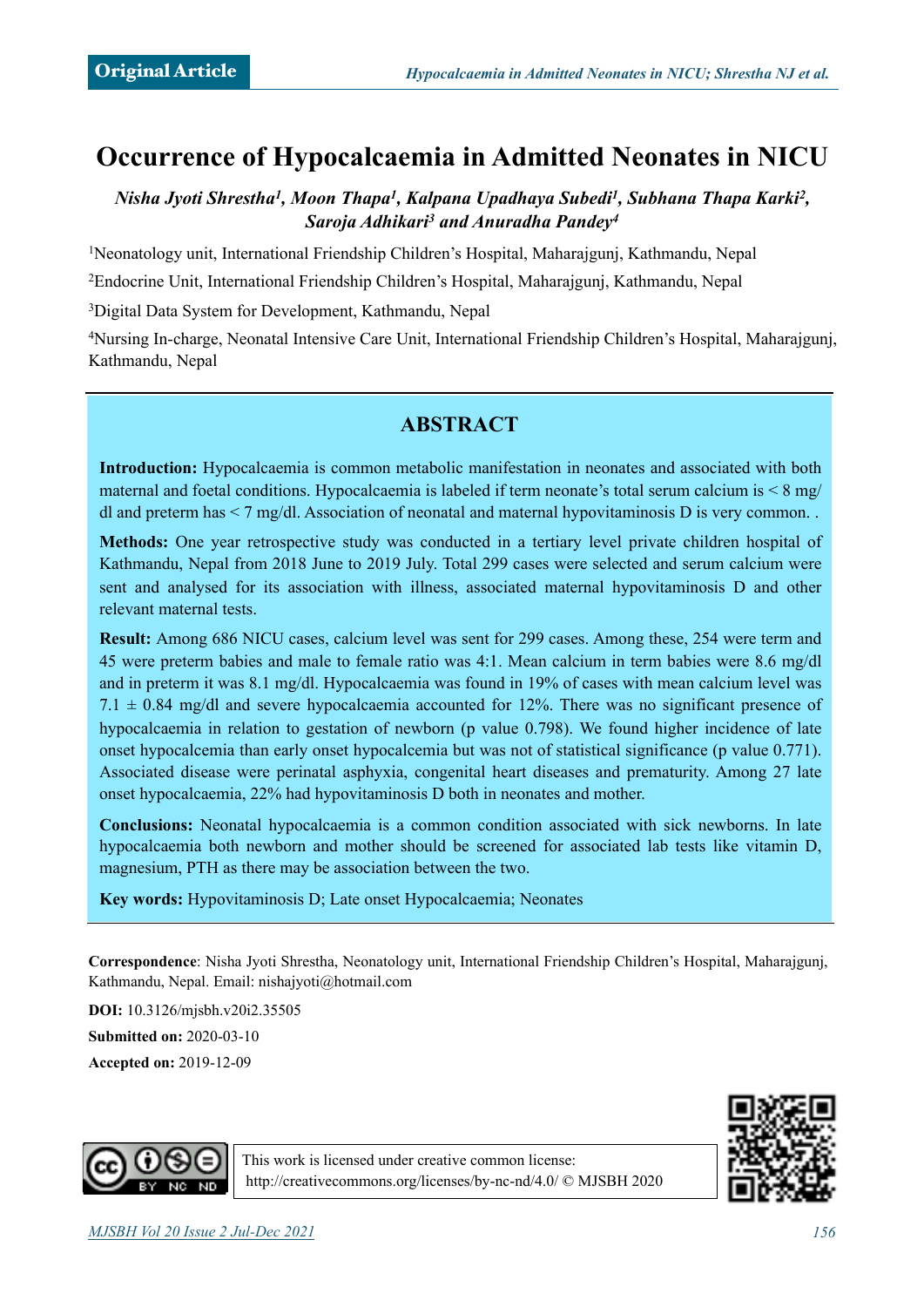#### **INTRODUCTION**

Neonates are the most vulnerable age group accounting for majority percentage of infant mortality in Nepal.1,2 The leading causes of death in neonates are septicaemia, perinatal asphyxia, preterm and its complications. They present with various presentations like poor feeding, lethargy, fever or hypothermia, abnormal body movement, yellowish discolouration, respiratory symptoms etc. Most of the time neonates present with vague and non-specific symptoms. We send various tests which will directly help us in the diagnosis and treatment and some of these tests will establish the baseline data. Among frequently done tests, serum calcium is one of the common one. It is routinely sent for various conditions like prematurity, perinatal asphyxia, seizures and seizure like activities. While in some diseases, we monitor serum calcium like before and after starting phototherapy. Hence, calcium level should be monitored in high risk cases and sometimes routinely in many diseases where they might mimic common symptoms like lethargy vomiting, poor muscle tone, abdominal distention, poor feeding or irritability.3-5

Hypocalcaemia is one of the common metabolic abnormalities manifested in neonates.3-5 It is potentially a life-threatening condition whose prevalence varies by gestational age, maternal and infant co-morbidities, and perinatal factors. Neonatal hypocalcaemia is classified according to its time of presentation. Early onset hypocalcemia is hypocalcemia which manifests within 72 hours of birth and delayed onset manifests after three days of birth. Delayed or late onset neonatal hypocalcaemia has poorer prognosis and has lengthy treatment duration.

Delayed or late onset hypocalcaemia may be due to various complex disorders. Mostly it is found in association with low vitamin D level (both baby and mother), abnormal maternal calcium, abnormal parathyroid hormone (PTH), low magnesium etc. So, in late onset neonatal hypocalcemia, extensive workup may be required which may result in prolonged hospital stay and difficult management.  $6-9$  Hence, this study was conceptualised to study the incidence, classification and correlation of neonatal hypocalcemia with relevant maternal blood values.

### **METHODS**

A retrospective study was conducted for a period of one year in a tertiary level private children hospital of Kathmandu, Nepal from 2018 June to 2019 July. During the study period, 686 neonates were admitted and among them, serum calcium was sent in 299 cases. Their serum calcium levels were noted, analysed and correlated with relevant manternal tests. All neonates whose calcium level was sent were selected as cases. Calcium were sent as routine test for some newborns like foetal distress, preterm, prior to phototherapy etc. and some were sent for being symptomatic with seizure and jitteriness. In order to maximise the sample size, all the cases whose calcium was sent were included, despite the status of prior receiving of intravenous calcium outside the hospital. Those babies who had incomplete data were excluded from the study. Variables such as gestational age, birth weight, perinatal history, examination findings and relevant lab investigations were recorded in predesigned proforma. All the cases had their first serum calcium level sent at time of admission and any abnormal level for corresponding gestation age were repeated 24 to 48 hours later. Calcium level for term neonates was considered low if total serum calcium is  $\leq 8$  mg/dl and for preterm  $\leq 7$  mg/dl.<sup>6</sup> Those with low calcium level were categorised as early onset and late onset, depending upon their time of presentation. Among those with late onset hypocalcaemia, other relevant investigations were sent. Total 3 ml blood was drawn and evaluated for blood calcium and phosphorus (fully automatic method by Selectra machine), magnesium (Spectrophotometry) and PTH and vitamin  $D_3$  test (CLIA) and results were recorded in the proforma. Daily vital signs, occurrence of seizures, urine frequency and other related issues were also noted. SPSS Version 20 was used to analyse the data. Chi square test was used to see the significant association among variables. P value of  $\leq 0.05$  was considered significant.

#### **RESULT**

Total 686 cases were admitted in NICU during the study period. Among total admitted cases, calcium level was sent for 299 cases. Among which 254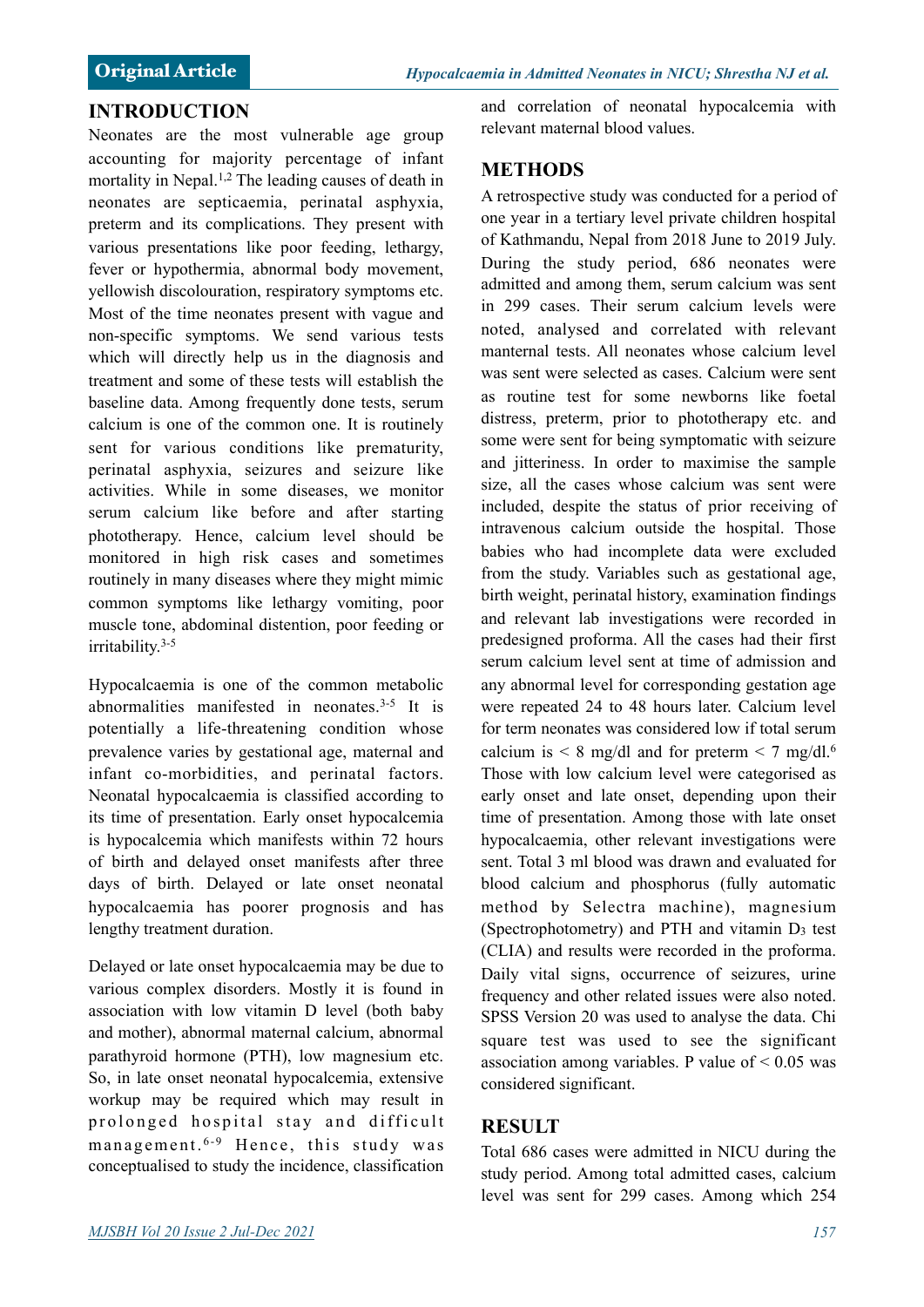

**Figure 1.** Serum Calcium among admitted neonates

were term babies and 45 were preterm babies. Among the cases, there were more male babies in comparison to female babies. Even in babies with hypocalcaemia, male to female ratio was 4:1. Among these, 127 presented within 72 hours of life and 172 presented after 72 hours of life. Among 299 cases whose calcium was sent, mean calcium in term babies was 8.6 mg/dl, and in preterm babies, it was 8.1 mg/dl. Hypocalcaemia was found in 19% of cases (Figure 1) with mean calcium level was  $7.1 \pm 0.84$  mg/dl (term hypocalcaemia mean 7.1  $\pm$  0.85 mg/dl & preterm 6.7  $\pm$  0.25 mg/dl). Among 19% babies with hypocalcemia, various range of calcium level was depicted in figure 2. 12% babies had severe hypocalcaemia.

Various associated diseases of newborn with hypocalcemia have been shown in fig 3. We found hypocalcaemia in 26% of foetal distress cases and 15% in prematurity. We also noted highest number of hypocalcaemia in children with congenital heart diseases (38%). Status of PTH, vitamin D, phosphorus and magnesium in children with late onset neonatal hypocalcaemia is shown in figure 4.

As shown in fig 4, 27 cases of LoNH, six (22%) had low vitamin  $D_{25}$  level. Among those six cases with low vitamin  $D_{25}$ , maternal serum calcium,

**Table 1.** Low calcium association with preterm and term

|         | Low<br>calcium | <b>Normal</b><br>calcium | <b>Chi</b><br>square<br>test | P value |
|---------|----------------|--------------------------|------------------------------|---------|
| Term    | 54             | 200                      | 0.0654                       | 0.798   |
| Preterm | 3              | 42                       |                              |         |
| Total   | 57             | 242                      |                              |         |



**Figure 2.** Various level of calcium among admitted neonates

phosphorus, PTH, magnesium and vitamin D25 were sent. Our study found that among all six cases, there was also maternal hypovitaminosis D but normal calcium, phosphorus, magnesium and PTH.

#### **DISCUSSION**

We analysed 299 babies whose calcium level was sent. Among these, 254 were term babies and 45 were preterm babies. Similarly, there were 219 male babies and 80 were female babies. In babies with hypocalcaemia, male female ratio was 4:1. This higher incidence of male babies may be due to the fact that ours being patriarchal society, more preference is given to male children and thus more male children get medical attention and thus get admitted more. This fact has been demonstrated in other studies too. $11,12$ 

We had found mean serum calcium level of 8.6 mg/ dl for term babies and 8.1 mg/dl for preterm babies. Our result is also in congruence with another study by Shrestha D et al.18 In this study, the authors had done cord blood screening showing mean calcium of  $8.6 \pm 0.9$  mg/dl. Another study done by Do HJ et  $a^{8}$  also showed mean calcium level of 8.6 mg/dl. We had noted hypocalcaemia in 19% of cases with

| <b>Table 2.</b> Low calcium association with time of |  |  |  |  |  |  |
|------------------------------------------------------|--|--|--|--|--|--|
| presentation                                         |  |  |  |  |  |  |

|            | Hypocalcaemia   Normal | calcium   square | $\blacksquare$ Chi<br>test | Р<br><b>value</b> |
|------------|------------------------|------------------|----------------------------|-------------------|
| Early case | 30                     |                  | 97 0.08464                 | 0.771             |
| Late case  | 27                     | 145              |                            |                   |
| Total      | 57                     | 242              |                            |                   |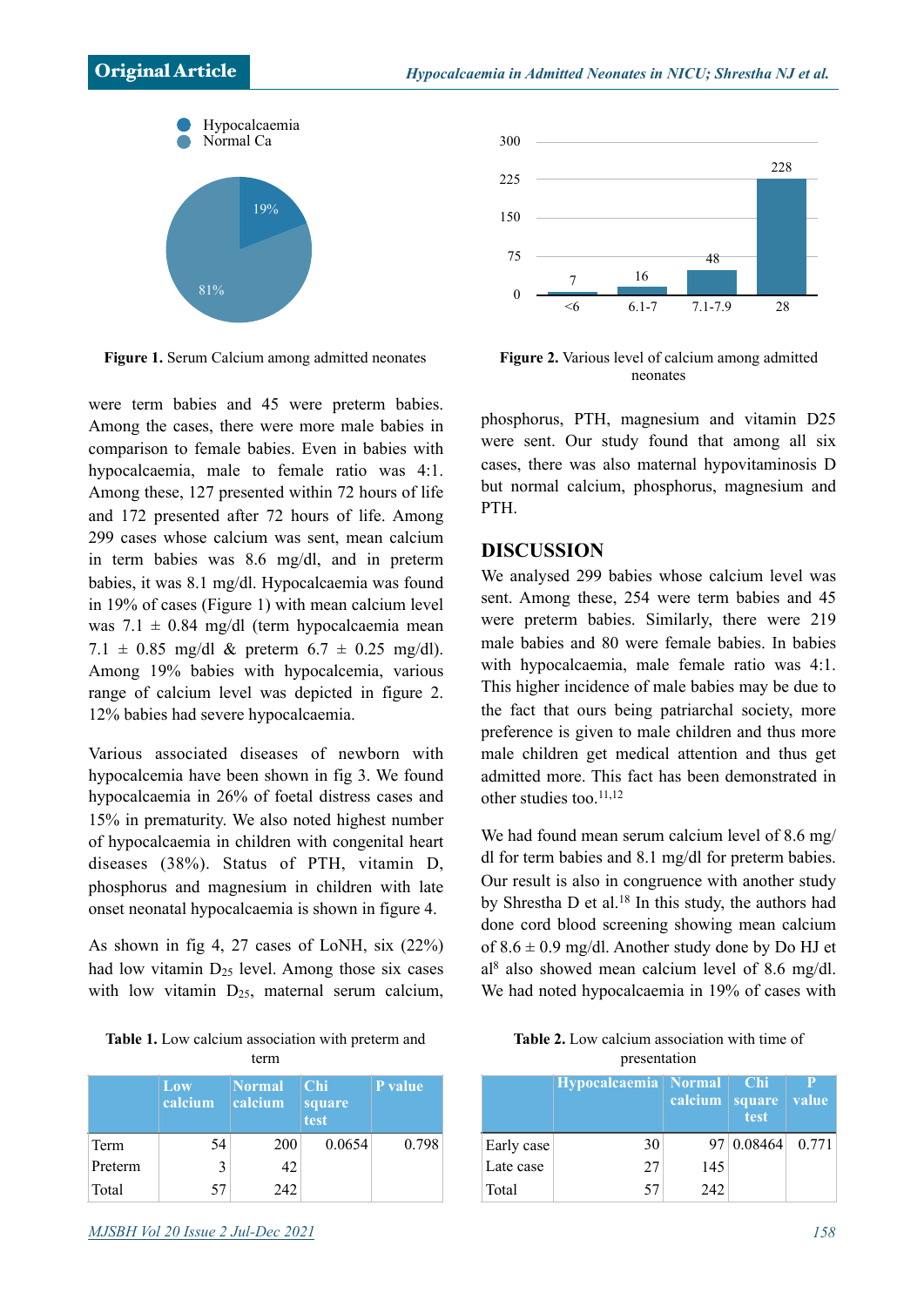

**Figure 3.** Occurrence of hypocalcaemia in association with various diseases of newborn.

mean calcium of  $7.1 \pm 0.84$  mg/dl. This finding is consistent with similar study conducted by Khalesi N et al.<sup>7</sup>

There was no significant difference in incidence of hypocalcemia in preterm babies in comparison to term babies (p value 0.798) in our study. This finding of ours is in contradictition to general findings in other studies done in the past. $3-5$ However, study done by Elsary AY et al.<sup>11</sup> also had larger proportion of term babies in comparison to preterm babies like ours. Since our hospital is a referral hospital, substantial number of babies with perinatal asphyxia and preterm babies who presented to our set up had already received prophylactic IV calcium. This fact may have resulted in lesser number of hypocalcaemia in both term and preterm babies. So number of actual hypocalcaemia in term and preterm might have been larger than we had found in this study.



Figure 4: Associated lab results in neonates with late onset hypocalcaemia

We had found similar number of early and late onset hypocalcemia in our study with no significant difference (p value 0.771). Generally, there is more presentation of early onset hypocalcaemia than late onset hypocalcemia. However, some studies have shown more frequent late onset hypocalcemia than early onset.11,12 This may be explained by the fact that these studies were from middle east countries where clothing culture is different leading to large incidence of vitamin D deficiency in mothers resulting in increase in late onset hypocalcaemia in newborns. In contrary, we have higher incidence of perinatal asphyxia and preterm deliveries and thus, there is higher possibility of early onset hypocalcaemia in our set up. At the same time, ours being a referral centre, most of the cases would have already received intravenous calcium before reaching our set up, it is very difficult to get the true incidence of hypocalcemia.

Among various associated diseases, we found hypocalcaemia in 26% of foetal distress cases and 15% in prematurity cases. This finding of ours is consistent with other studies done in the past.16,17 Surprisingly our study showed high incidence of hypocalcaemia with cases of congenital heart disease (38%). This finding could be explained by the fact that seriously ill babies generally have hypocalcemia<sup>15</sup> and most babies in our study were critically ill. Similarly, most babies with genetic abnormalities have higher incidence of associated cardiac anomalies<sup>13</sup> or associated anomalies of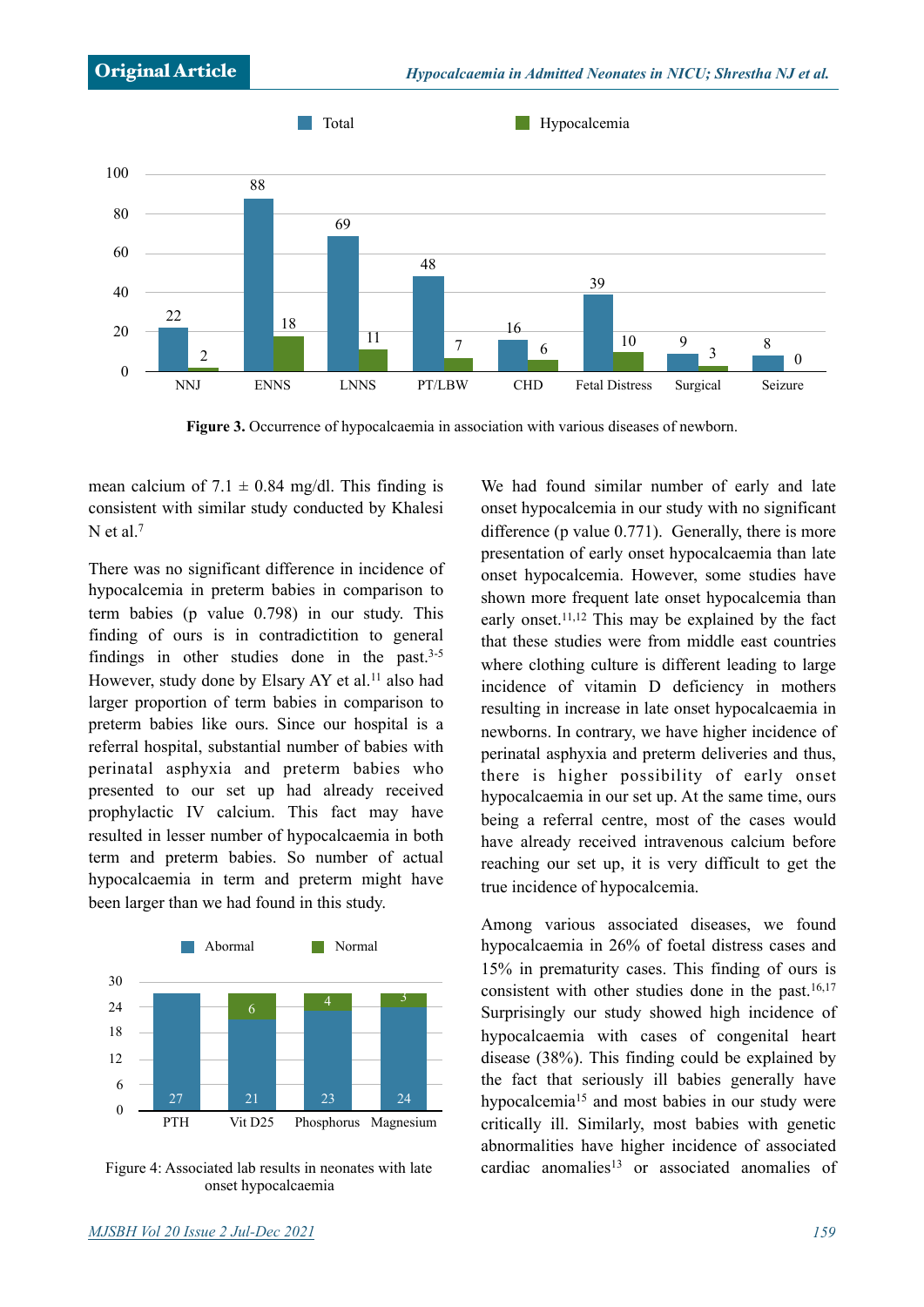third and fourth pharyngeal pouch<sup>14</sup> and they are prone to have associated hypocaclemia as well.

Out of 27 cases of late onset hypocalcemia, six  $(22%)$  babies had low vitamin  $D_{25}$  level in both neonates and as well as mother. We had small data to show the association of maternal vitamin D with neonatal hypocalcaemia and low vitamin D in neonates. However, our result is consistent with various studies done in abroad7,11,12 as well as in Nepal.18 These studies had showed close relation of neonatal hypocalcaemia with maternal low vitamin D level. This may be the result of clothing culture, food habit, skin colour as well as similar races. However, we need larger, multicentric, prospective studies on symptomatic cases to learn more about detrimental effect of low maternal vitamin D<sub>25</sub> on newborns.

#### **CONCLUSIONS**

Neonatal hypocalcaemia is a common metabolic condition which is commonly associated with sick newborns. In late hypocalcaemia both newborn and mother should be screened for associated lab tests like vitamin D, magnesium, PTH.

#### **ACKNOWLEDGEMENT**

To all the staffs of Neonatology unit, International Friendship Children's Hospital, Maharajgunj, Kathmandu, Nepal.

**To cite this article:** Shrestha NJ, Thapa M, Subedi KU, Karki ST, Adhikari S, Pandey A. Occurrence of Hypocalcaemia in admitted neonates in NICU. MJSBH. 2021; 20(2):156-61.

**Conflict of Interest:** None declared

#### **REFERENCES**

- 1. Ministry of Health MOH/Nepal, New ERA/Nepal, and ICF. 2017. Nepal Demographic and Health Survey 2016. Kathmandu, Nepal: MOH/Nepal, New ERA/Nepal, and ICF. Available from https://www.dhsprogram.com/pubs/ pdf/fr336/fr336.pdf
- 2. Central Bureau of Statistics (CBS) 2020. Nepal Multiple Indicator Cluster Survey 2019, Survey Findings Report. Kathmandu, Nepal: Central Bureau of Statistics and UNICEF Nepal. Available from https://www.unicef.org/nepal/ media/9076/file/NMICS\_2019\_-\_Key\_findings.pd
- 3. Abrams SA. Abnormalities of Serum Calcium and Magnesium, Manual of Neonatal Care, 6<sup>th</sup> Edition, Wolters Kluwer/Lippincott William & Wilkins; 2008. pg. 550
- 4. Greenbaum LA. Nutrition, Chapter 51 Rickets & Hypervitaminosis D, Nelson Textbook of Paediatrics 20th Edition, ELSEVIER; 2016. Pg. 337.
- 5. Rubin LP. Disorders of Calcium and phosphorus Metabolism, Avery's disease of the Newborn 9th edition, ELSEVIER Saunders; 2012. Pg1255-1273.
- 6. Vuralli D. Clinical Approach to Hypocalcemia in Newborn Period and Infancy: Who Should Be Treated? Int J Pediatr. 2019 Jun 19;2019:4318075. DOI: 10.1155/2019/4318075
- 7. Khalesi N, Bahaeddini SM and Shariat M.. Prevalence of Maternal Vitamin D Deficiency in Neonates with Delayed Hypocalcaemia, Acta Medica Iranica. 2012; 50(11):740-5. PMID:23292625.
- 8. Do HJ, Park JS, Seo JH, Lee ES, Park CH, Woo HO, et al. Neonatal Late-onset Hypocalcaemia: Is There Any Relationship with Maternal Hypovitaminosis D? Pediatr Gastroenterol Hepatol Nutr. 2014 March;17(1):47-51. DOI: 10.5223/pghn.2014.17.1.47
- 9. Cho WI, Yu HW, Chung HR, Shin CH, Yang SW, Choi CW, et al. Clinical and laboratory characteristics of neonatal hypocalcaemia. Ann Pediatr Endocrinol Metab. 2015;20:86-91. [DOI: 10.6065/apem.2015.20.2.86](http://dx.doi.org/10.6065/apem.2015.20.2.86)
- 10. Thomas SDC, Fudge AN, Whiting M, Coates PS. The correlation between third-trimester maternal andnewbornserum25-hydroxy-vitamin D in a selected South Australian group of newborn samples, BMJ Open. 2011;1: e000236. DOI:10.1136/bmjopen-2011-000236